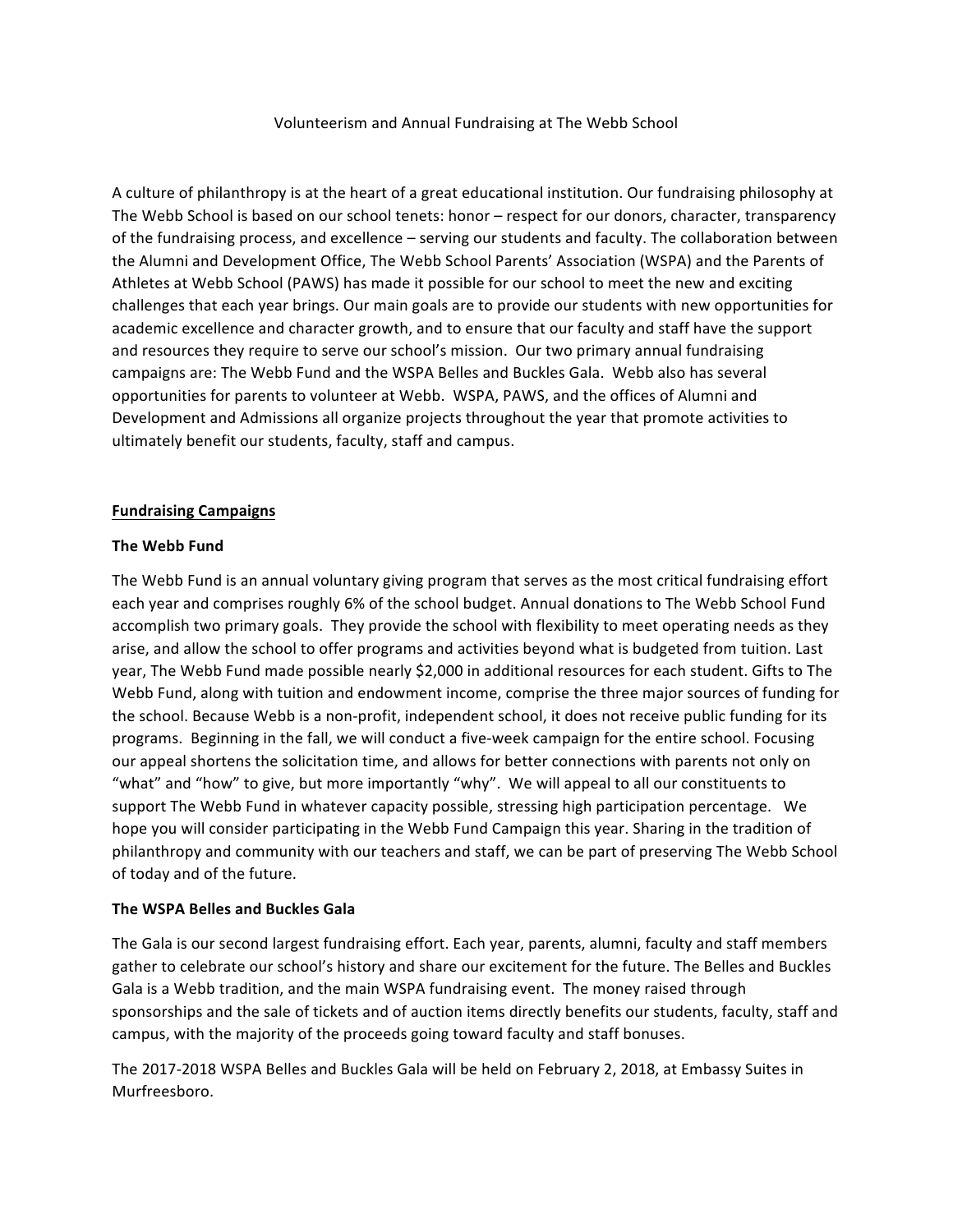## **Volunteer Projects**

### **PAWS**

Parents of Athletes at Webb School (PAWS) is the booster club for the Athletics Department. The club helps promote Webb Athletics in many ways. These include organizing promotions to enhance the game experience at athletic events, serving as team parents/captains, and recruiting volunteers to sell concessions, spirit wear, and tickets at athletic events. Proceeds received from sales of merchandise and tickets are donated to the school each year to help all of the teams. During the past few years, notable donations have been made to buy new uniforms (on a rotating team basis), purchase new weight room equipment, help with building the new press box at Lagler Field, purchase the crash mats in the Haun-Ragland Gym, help purchase lights for Lagler Field and build a concession stand. For additional information about PAWS, contact David Harris at 931-224-3421, pawsatwebb@gmail.com or Scott Dorsett at 931-389-5751, sdorsett@webbschool.com.

### **WSPA**

The Uniform Exchange Sale (UES) – each year UES provides an opportunity to purchase gently used uniforms.

Kroger Cards - WSPA is enrolled in the Kroger Community Rewards for those parents and family/friends who shop at Kroger and want to make a difference. Enrollment with your Kroger Plus card is all that's required! Each time your card is swiped 4 percent of your purchase is returned to WSPA. Now that's easy money!

Snack Depot – midterm and final exams can be a challenging time for the students at Webb. Snack Depot is there to help with nourishing and tasty food for all students during exams, free of charge. Parents can provide food, drinks, or volunteer to help with set up and serving.

Teacher Appreciation – WSPA provides teacher appreciation baskets for all faculty and staff. Baskets can include homemade gifts, gift cards, promotional items, teacher supplies and more! This is a wonderful tradition at Webb that our faculty and staff have come to love.

Campus Decorations – each fall and Christmas, WSPA decorates the campus to provide a festive atmosphere for the Webb community.

For additional information about WSPA projects please contact Amy Norris at 931-581-7048, or Ashlea Shepard at 931-607-4906, wspa2012@gmail.

## **Admissions Office**

Parent Ambassadors – assist the Admissions Office in recruiting new families, attend Visitors' Days and host admissions receptions.

Parent Liaisons – assist the Admissions Office by "adopting" a new Webb family to guide them through the first year of school and serve as a parent-to-parent source of information about the Webb experience.